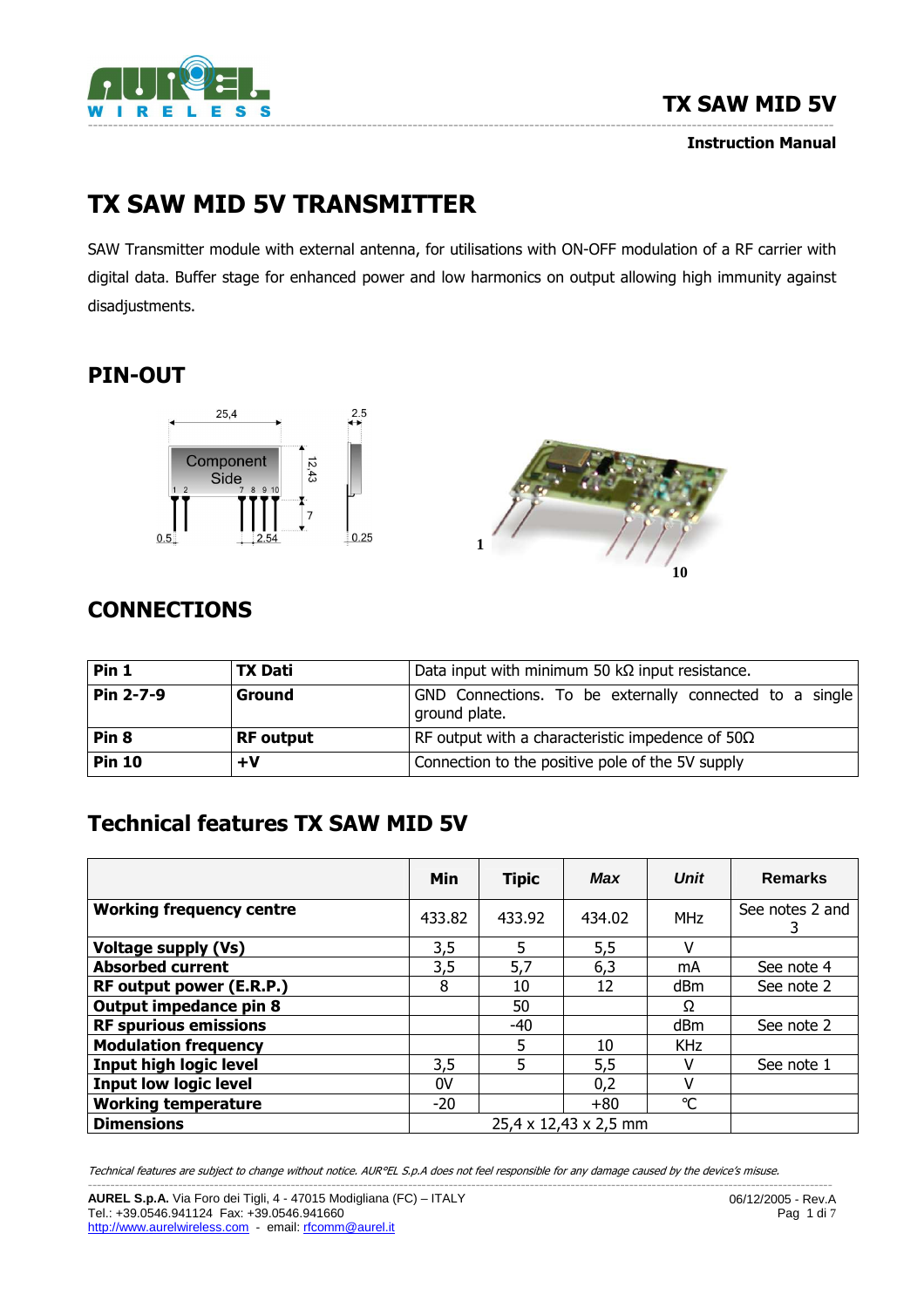

#### Instruction Manual

NOTE 1: It is opportune that the max voltage applied to data input pin is equal to voltage supply. NOTE 2: Values have been obtained by applying the test system shown in Fig. 1 and maximum 5,5 V power supply. NOTE 3: The minimum and maximum showed values are determined by the device's construction tolerance. NOTE 4: Values are determined by means of an input signal with duty cycle 50%.

The declared technical features have been obtained by applying the following testing system:



#### Device usage

In order to obtain the performances described in the technical specifications and to comply with the operating conditions, which characterize the Certification, the transmitter has to be mounted on a printed circuit, and keep into consideration what follows:

# 5V dc supply :

- 1. The transmitter must be supplied by a very low voltage source, safely protected against short circuits. Maximum voltage variations allowed: 3,5÷5,5 V
- 2. De-coupling, next to the transmitter, by means of a minimum 100.000 pF ceramic capacitor.

#### Ground:

It must surround at the best the welding area of the transmitter. The circuit must be double layer, with throughout vias to the ground planes, approximately each 15 mm.

It must be properly dimensioned, especially in the antenna connection area, in case a radiating whip antenna is fitted in it (an area of approximately 50 mm radius is suggested).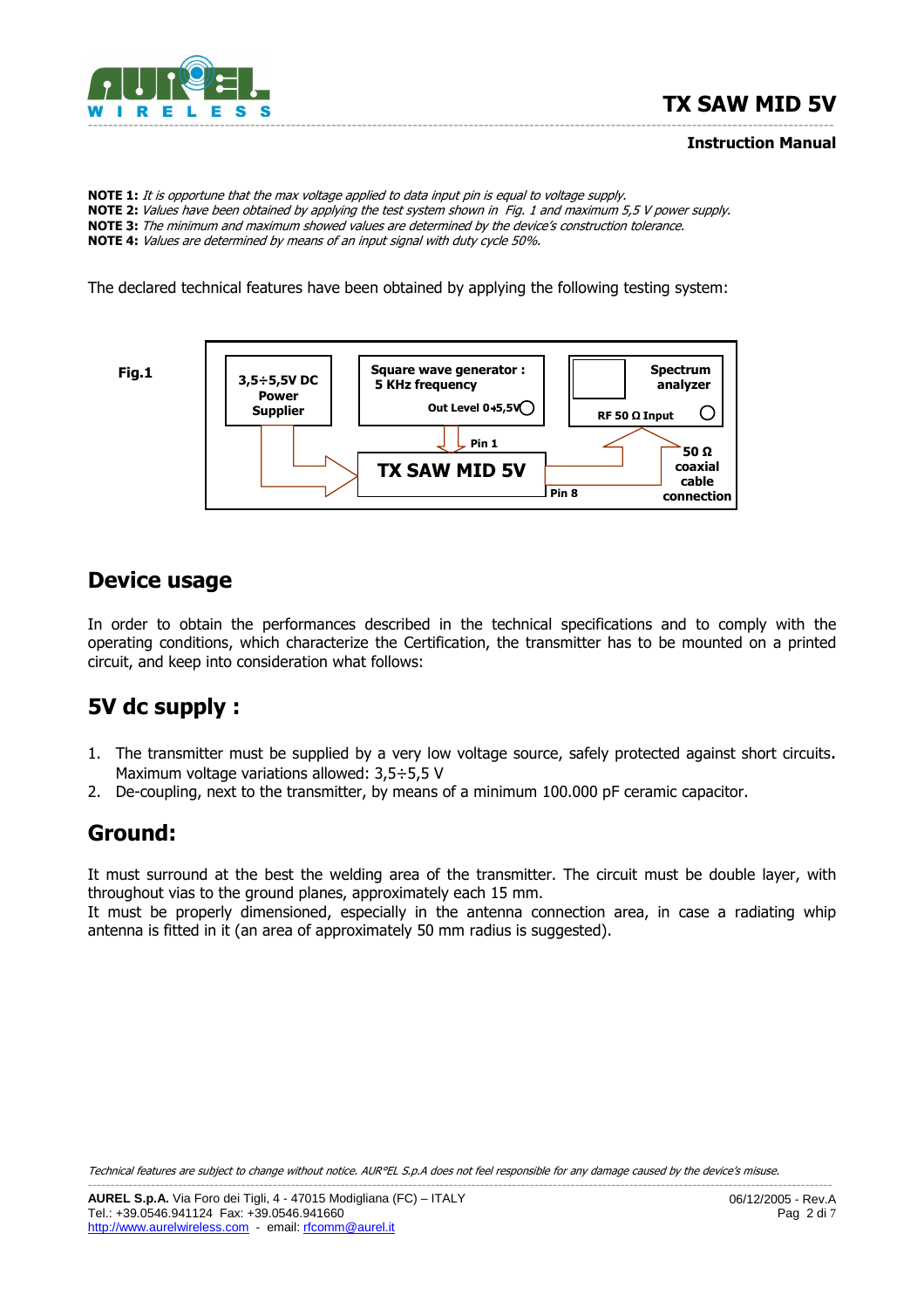

#### Instruction Manual



## 50 Ohm line:

- 1. It must be the shortest as possible.
- 2. 1,8 mm wide for 1 mm thick FR4 printed circuits and 2,9 mm wide for 1,6 mm thick FR4 printed circuits. It must be kept 3 mm away from the ground circuit on the same side.
- 3. On the opposite side a ground circuit area must be present.

### Antenna connection:

- 1. It may be utilized as the direct connection point for the radiating whip antenna.
- 2. It can bear the connection of the central wire of a 50  $\Omega$  coaxial cable. Be sure that the braid is welded to the ground in a close point.

#### Antenna

- 1. A whip antenna, 16,5 mm long and approximately 1 mm dia, brass or copper wire made, must be connected to the RF output of the transmitter (pin 8), (see fig. 2).
- 2. The antenna body must be keep straight as much as possible and it must be free from other circuits or metal parts (5 cm minimum suggested distance.)
- 3. It can be utilized either vertically or horizontally, provided that a good ground plane surrounds the connection point between antenna and transmitter output.
- **N.B:** As an alternative to the a.m. antenna it is possible to fit the whip model manufactured by **AUR°EL**  (see related Data Sheet and Application Notes). By fitting whips too different from the described ones, the EEC Certification is not assured.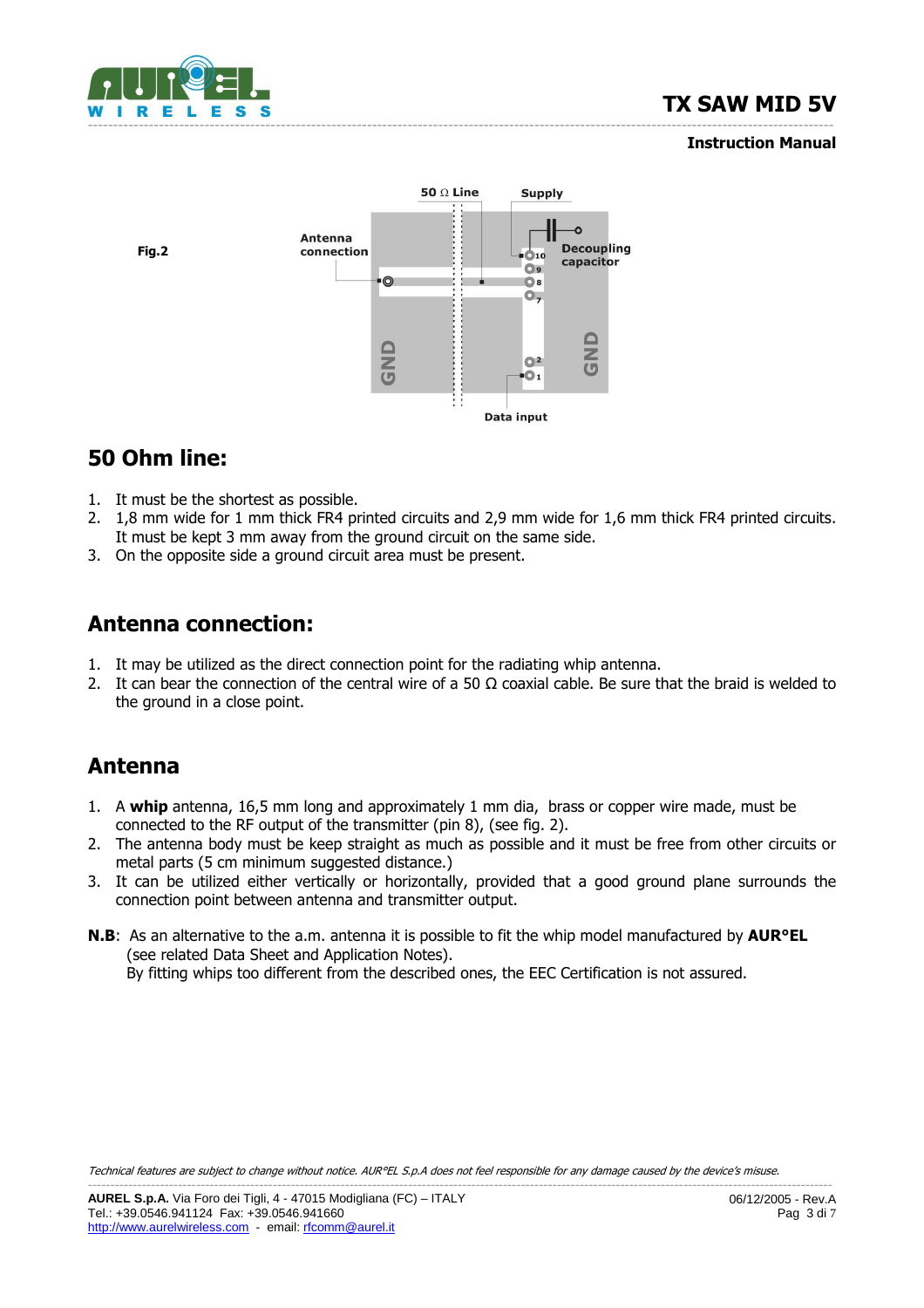

Instruction Manual

#### Other components:

- 1. Keep the transmitter separate from all other components of the circuit (more than 5 mm).
- 2. Keep particularly far away and shielded all microprocessors and their clock circuits.
- 3. Do not fit components around the 50 Ohm line. Keep them at least at 5 mm distance.
- 4. If the Antenna Connection is directly used for a radiating whip connection, keep at least 5 cm radius free area. In case a 50  $\Omega$  impedance coaxial cable is connected, then 5 mm radius will suffice.

### Reference Rules

The TX SAW MID 5V transmitter complies with the EU Rules EN 300-220 and EN 301-489, with a 5V max. supply. The equipment has been tested according to rule EN 60950 and it can be utilized inside a special insulated housing that assures its compliance with the above mentioned rule. The transmitter must be supplied by a very low voltage source, safely protected against short circuits.

The use of the transmitter module is foreseen inside housings that assure the overcoming of the rules EN 61000 not directly applicable to the module itself. In particular, it is left at the User's care, the insulation of the external antenna connection, and of the antenna itself, since the RF output of the transmitter is not built to directly bear the electrostatic charges foreseen by the EN 61000-4-2 rules.

### CEPT 70-03 Recommendation

In order to comply with such rule, the device must be used only for a 10% of an hourly duty-cycle, (that means 6 minutes of utilisation over 60). The device utilisation inside the italian territory is governed by the Codice Postale and Telecomunicazioni rules in force (art. no. 334 and subsequents).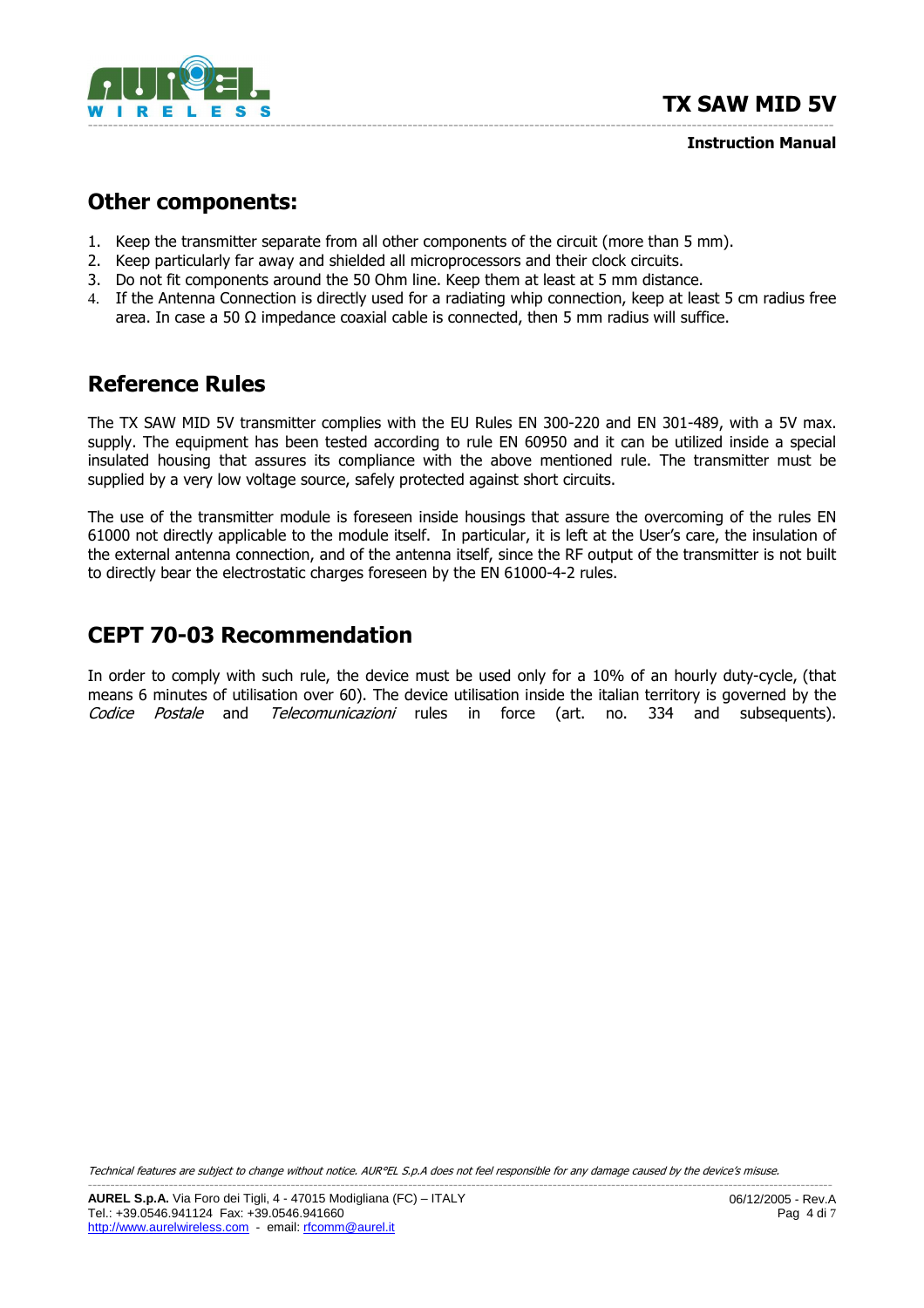

Instruction Manual

#### Reference curves



Fig. 3 RF Power Vs Voltage Supply



Fig. 4 Absorbed Current Vs Voltage Supply The curve has been obtained by the testing system shown in Fig.1.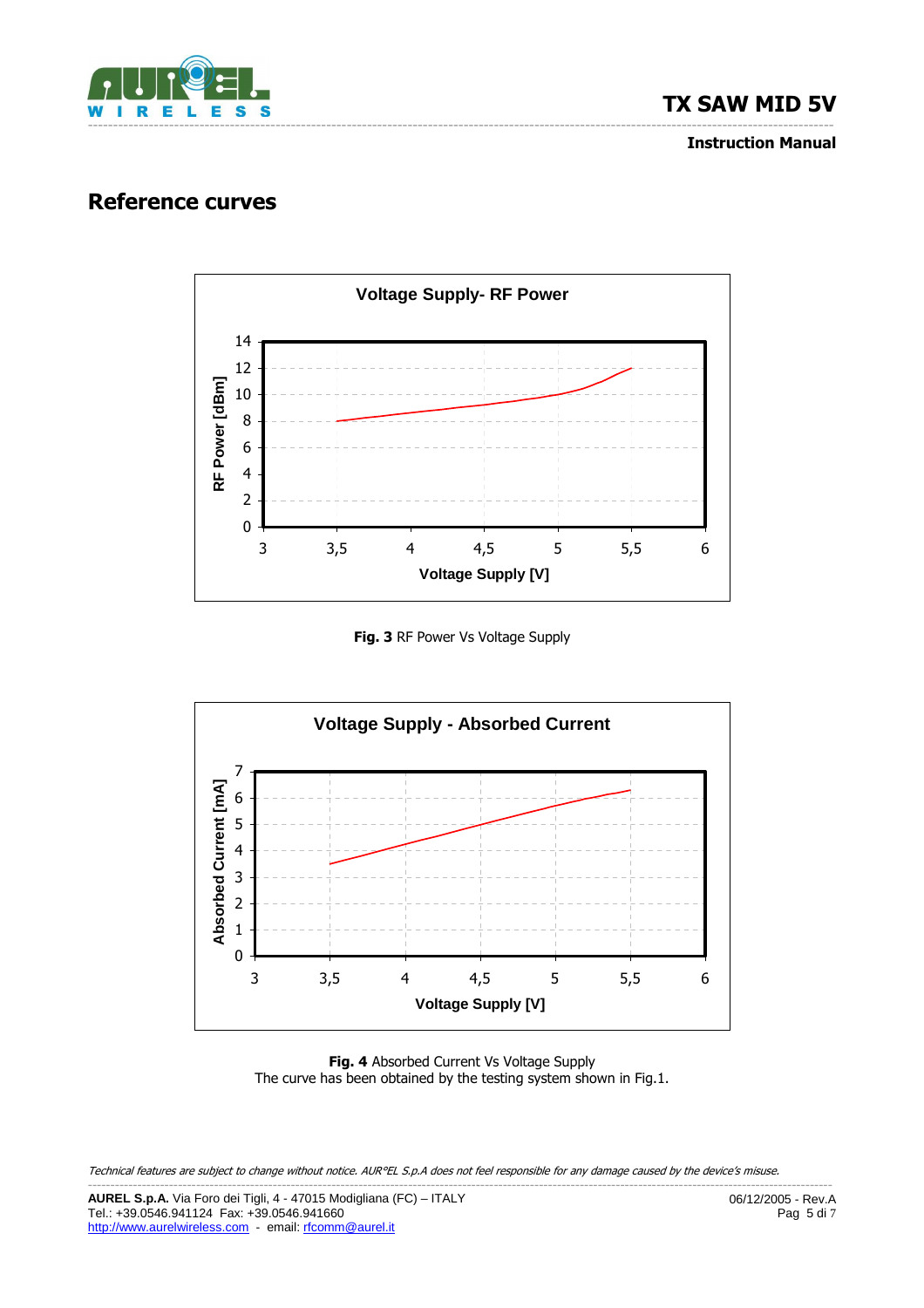

Instruction Manual

# Reference thermal curves

The thermal curves have been obtained by the testing system shown in Fig.1



Fig. 5 RF Power Delta Vs Temperature



Fig. 6 Absorbed Current Delta Vs Temperature